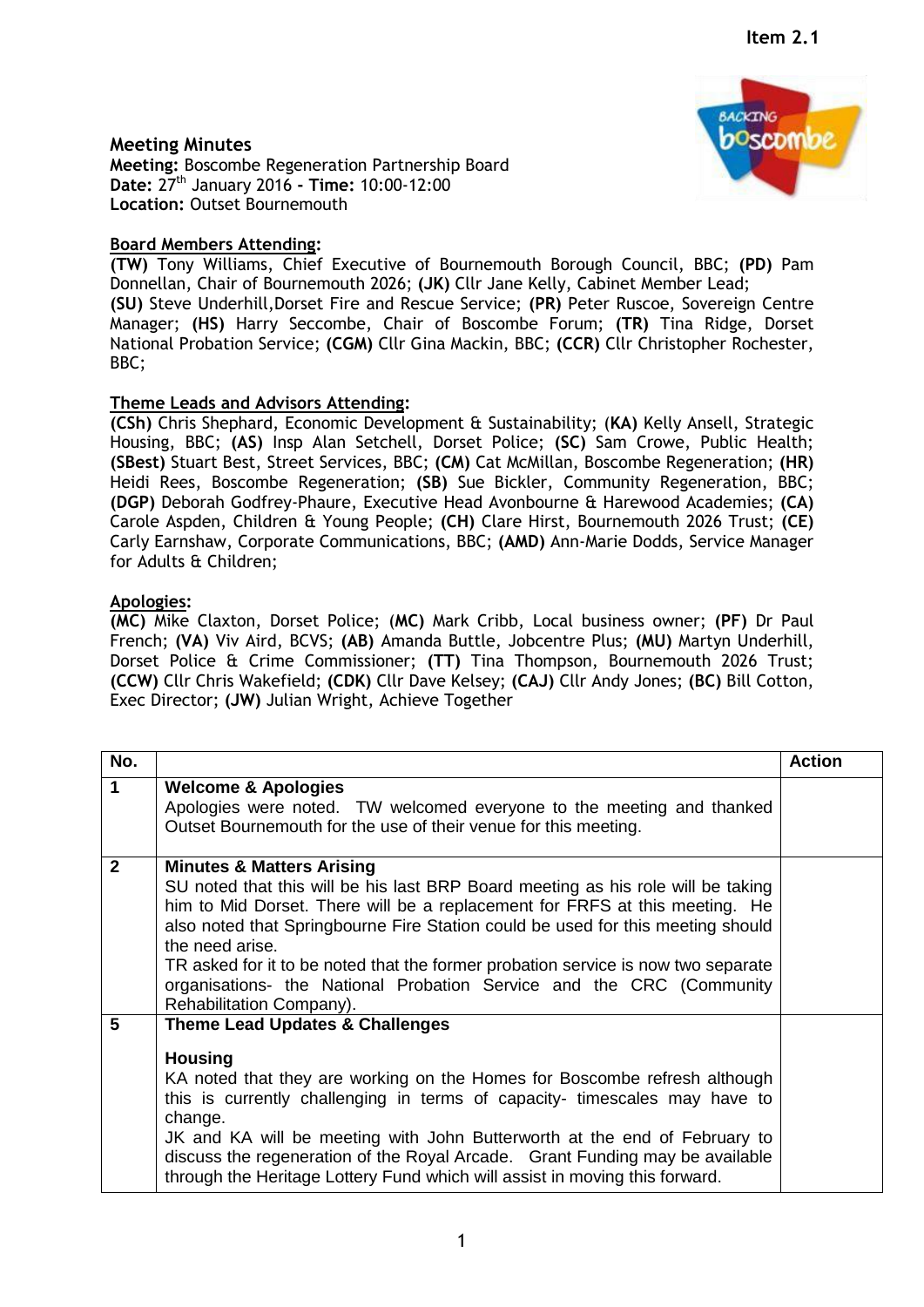There was previously £2.7M allocated to the targeted HMO programme. Due to reforms this has had to be cut by £1m. 70 Walpole Road will be the final conversion for the time being. Planning permission has been granted for Palmerston Road car park for twelve 2/3 bed properties. A survey of each of the Properties in Churchill Gardens and the properties identified as a priority for external improvement will be included in to a £395k grant programme.

Changes to Mandatory Licensing could mean that an additional 2,500 additional HMO's within Bournemouth would need to be licensed by Strategic Housing. Selective Licensing is also being considered.

TR asked about partnership working with regards to problematic individuals in the Boscombe area. AS told the Board about a new partnership group being set up- East Bournemouth PCG (Partnership Coordinating Group) which will focus on problematic individuals within the area. Currently the top 10 of the top 25 offenders identified are being profiled in preparation for the first meeting.

#### **Economy**

CSh- a meeting was held to establish what data is already available with regard to local indicators for Boscombe. CSh suggested that the Board consider commissioning a piece of work around this as data would greatly assist in understanding the local area. CSh highlighted a resource issue due to long term sickness which is impacting on delivery around this theme.

HS noted the Community Economic Development Plan has to be submitted by the end of March, after which recourses will need to be identified in order to move forward with this piece of work.

PR noted that they are just about to sign a lease with a Gym operator for the upstairs of the former TJ Hughes Unit, also a national chain for the downstairs of the unit.

SB noted that Outset Bournemouth have been successful with their ERDF bid. There are still some issues around the match funding which is being looked at. SB is working on a project with J.P. Morgan led by Silicon South to support young people, particularly from disadvantaged areas, to find opportunities with digitally creative industries. This will be linked with the local Boscombe schools.

## **Young People**

CA noted that several young people, who either live in the Boscombe area or originally came from the Boscombe area, have been identified as being at significant risk. AMD noted that work has already begun on understanding these young people and the risks surrounding them and a new model for looking at adolescent risk is also being worked on. SB to meet with AMD and see how the work can be supported and included in the work of the BRP.

DGP noted that there is a Representative Student Leadership Group with ages ranging from 4 – 19 years who are working alongside Julian Wright on a concept called Blue Cafe. Representatives from various agencies will be invited to this event so that their voice can be incorporated into the action plan.

#### **Crime**

AS asked the Board to note that from March of this year, he will be 60% down PCSO staff. AS noted that although since 2014 the profile and resources of the police have changed, he is still committed to keeping the Police Box staffed as much as possible and is considering using Dorset Police volunteers. He will be interviewing two individuals, one of whom is Polish speaking in the near future. There have recently been undercover operations in order to tackle begging in the Boscombe Precinct area. AS noted that it is working very well with being located at The Cotton Exchange and co-working with the Boscombe

**SB**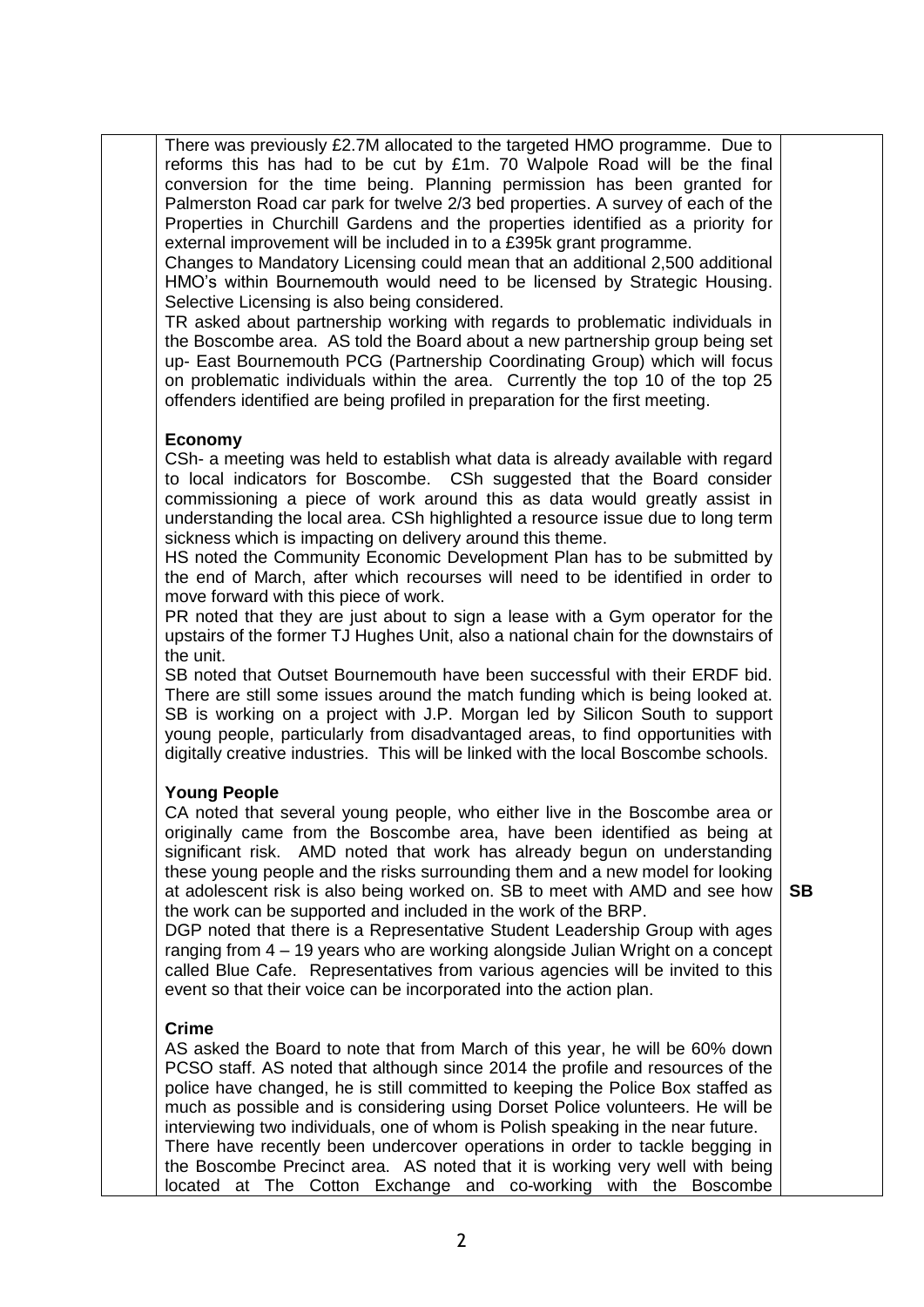| Regeneration Team and Youth Services is proving to be beneficial.<br>Operation Furlong now feeds into Operation Voltage. This operation focuses on<br>dangerous drugs networks within Dorset.<br>HS asked about Prisoners being released to the Boscombe area. TR noted that<br>in a previous piece of work, they were informed that these figures were not<br>available nationwide, however it was confirmed that local prisons only release to<br>the area if there is a local connection. TR also noted that ex offenders are free<br>to re-locate to this area if they so wish.<br>DGF asked if AS could provide quarterly figures on Youth Offending in<br>Boscombe area. AS will take this forward.<br><b>CSAS</b>                                                                                                                                                                                                                                                                                                                                                                                                                                                                                                                                                                                                                                                                                                                                                                                                                                                                                        | <b>AS</b> |
|-----------------------------------------------------------------------------------------------------------------------------------------------------------------------------------------------------------------------------------------------------------------------------------------------------------------------------------------------------------------------------------------------------------------------------------------------------------------------------------------------------------------------------------------------------------------------------------------------------------------------------------------------------------------------------------------------------------------------------------------------------------------------------------------------------------------------------------------------------------------------------------------------------------------------------------------------------------------------------------------------------------------------------------------------------------------------------------------------------------------------------------------------------------------------------------------------------------------------------------------------------------------------------------------------------------------------------------------------------------------------------------------------------------------------------------------------------------------------------------------------------------------------------------------------------------------------------------------------------------------|-----------|
| AS briefly went through the review paper circulated prior to the meeting. Strong<br>support for the scheme to continue from Businesses and residents. CGM asked<br>if the scheme could be extended to Pokesdown due to an increase of ASB. AS<br>explained that he and CM will be looking into securing funding to cover<br>Boscombe Precinct and Pokesdown. The Board supported option 2 of the CSAS<br>recommendation.                                                                                                                                                                                                                                                                                                                                                                                                                                                                                                                                                                                                                                                                                                                                                                                                                                                                                                                                                                                                                                                                                                                                                                                        |           |
| <b>Environment</b><br>SBest confirmed that work will begin on a crossing on the corner of Sea Road<br>and Hawkwood Road. Cabinet has approved the Churchill Gardens<br>Management Plan.<br>The private enforcement company pilot has issued approximately 300 tickets<br>Borough wide since October, 27 of which have been in Boscombe.<br>In conjunction with AFC Bournemouth a scheme called The Litter Squad has<br>been launched. This brings together local community groups in order to litter<br>pick.                                                                                                                                                                                                                                                                                                                                                                                                                                                                                                                                                                                                                                                                                                                                                                                                                                                                                                                                                                                                                                                                                                   |           |
| <b>Health</b><br>SC noted that Health Checks will be under target by approximately 1,000<br>checks at the end of the year. There has been a change to the model of<br>commissioning in order to look at different providers. SC confirmed that Public<br>Health Dorset have funding for further events to promote and undertake Health<br>Checks. They will also be looking for a more consistent provider.<br>A task and finish group is now meeting and there is an immunisation pathway in<br>This will also be picked up as a part of the school nursing<br>development.<br>programme.<br>Live Well Dorset is doing very well in the priority neighbourhoods. SC noted that<br>drugs and alcohol treatment services commissioning has now been split.<br>Bournemouth Borough Council is now responsible for free treatment and<br>aftercare service and Public Health Dorset is responsible for commissioning<br>clinical treatment services. SC confirmed that he would take an action back to<br>Public Health Dorset to ensure that issues relating to the Boscombe area are<br>considered.<br>SC told the Board that they have struggled to engage with GP's, however there<br>is an opportunity now through the Dorset Vanguard.<br>SU noted that Dorset Fire & Rescue Service are starting a pilot for two home<br>safety advisers to carry out safe and well checks. These will include diabetes<br>checks, slips trips & falls etc.<br>SC told the board that there are early stage ideas for a Calm Cafe. This would<br>be a safe place for people to go when in crisis.<br><b>Barrier Busting</b> | <b>SC</b> |